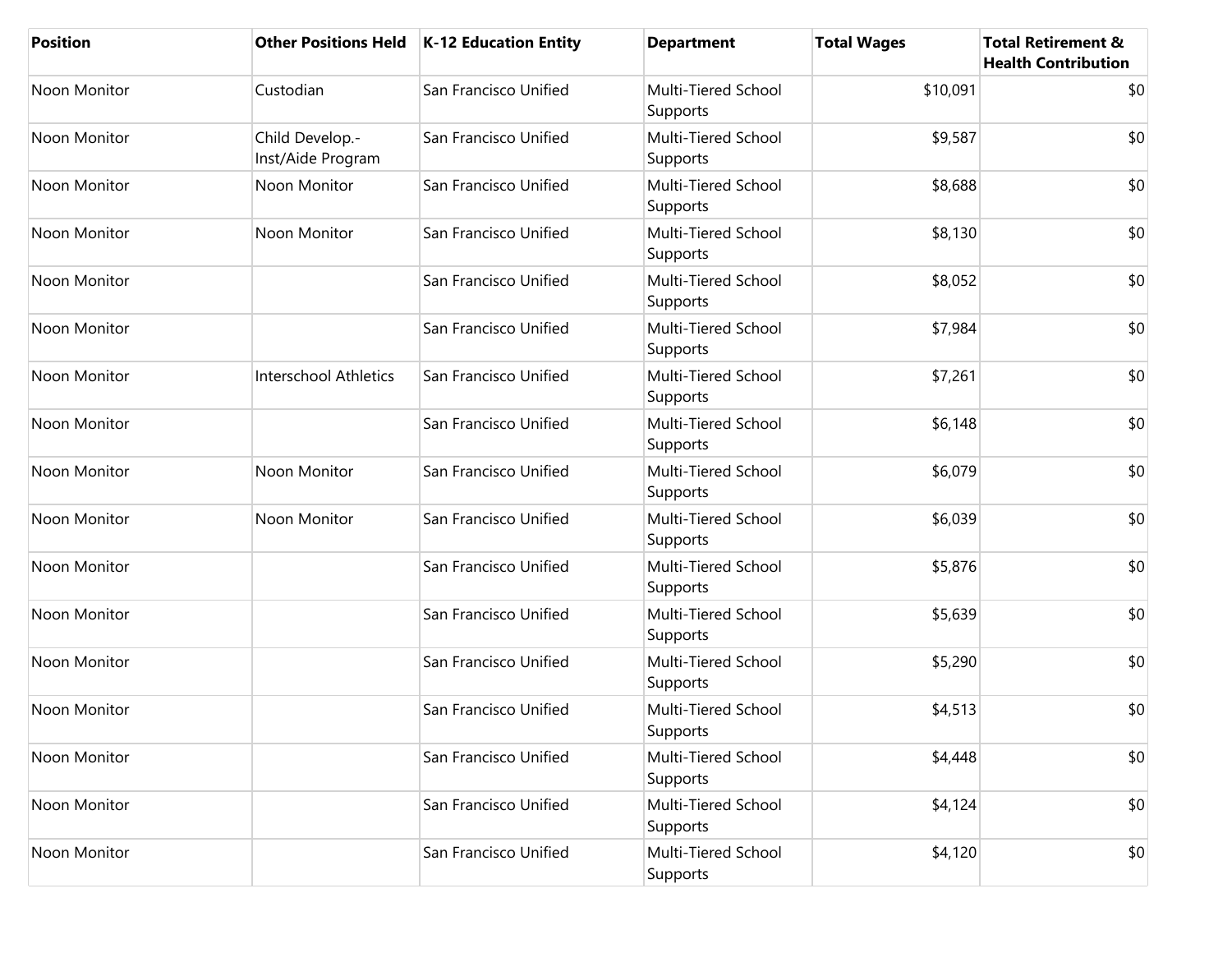| Noon Monitor | San Francisco Unified | Multi-Tiered School<br>Supports | \$4,106 | \$0 |
|--------------|-----------------------|---------------------------------|---------|-----|
| Noon Monitor | San Francisco Unified | Multi-Tiered School<br>Supports | \$4,074 | \$0 |
| Noon Monitor | San Francisco Unified | Multi-Tiered School<br>Supports | \$4,056 | \$0 |
| Noon Monitor | San Francisco Unified | Multi-Tiered School<br>Supports | \$4,056 | \$0 |
| Noon Monitor | San Francisco Unified | Multi-Tiered School<br>Supports | \$4,042 | \$0 |
| Noon Monitor | San Francisco Unified | Multi-Tiered School<br>Supports | \$4,013 | \$0 |
| Noon Monitor | San Francisco Unified | Multi-Tiered School<br>Supports | \$4,007 | \$0 |
| Noon Monitor | San Francisco Unified | Multi-Tiered School<br>Supports | \$3,985 | \$0 |
| Noon Monitor | San Francisco Unified | Multi-Tiered School<br>Supports | \$3,958 | \$0 |
| Noon Monitor | San Francisco Unified | Multi-Tiered School<br>Supports | \$3,955 | \$0 |
| Noon Monitor | San Francisco Unified | Multi-Tiered School<br>Supports | \$3,935 | \$0 |
| Noon Monitor | San Francisco Unified | Multi-Tiered School<br>Supports | \$3,933 | \$0 |
| Noon Monitor | San Francisco Unified | Multi-Tiered School<br>Supports | \$3,912 | \$0 |
| Noon Monitor | San Francisco Unified | Multi-Tiered School<br>Supports | \$3,837 | \$0 |
| Noon Monitor | San Francisco Unified | Multi-Tiered School<br>Supports | \$3,826 | \$0 |
| Noon Monitor | San Francisco Unified | Multi-Tiered School<br>Supports | \$3,823 | \$0 |
| Noon Monitor | San Francisco Unified | Multi-Tiered School<br>Supports | \$3,781 | \$0 |
| Noon Monitor | San Francisco Unified | Multi-Tiered School<br>Supports | \$3,746 | \$0 |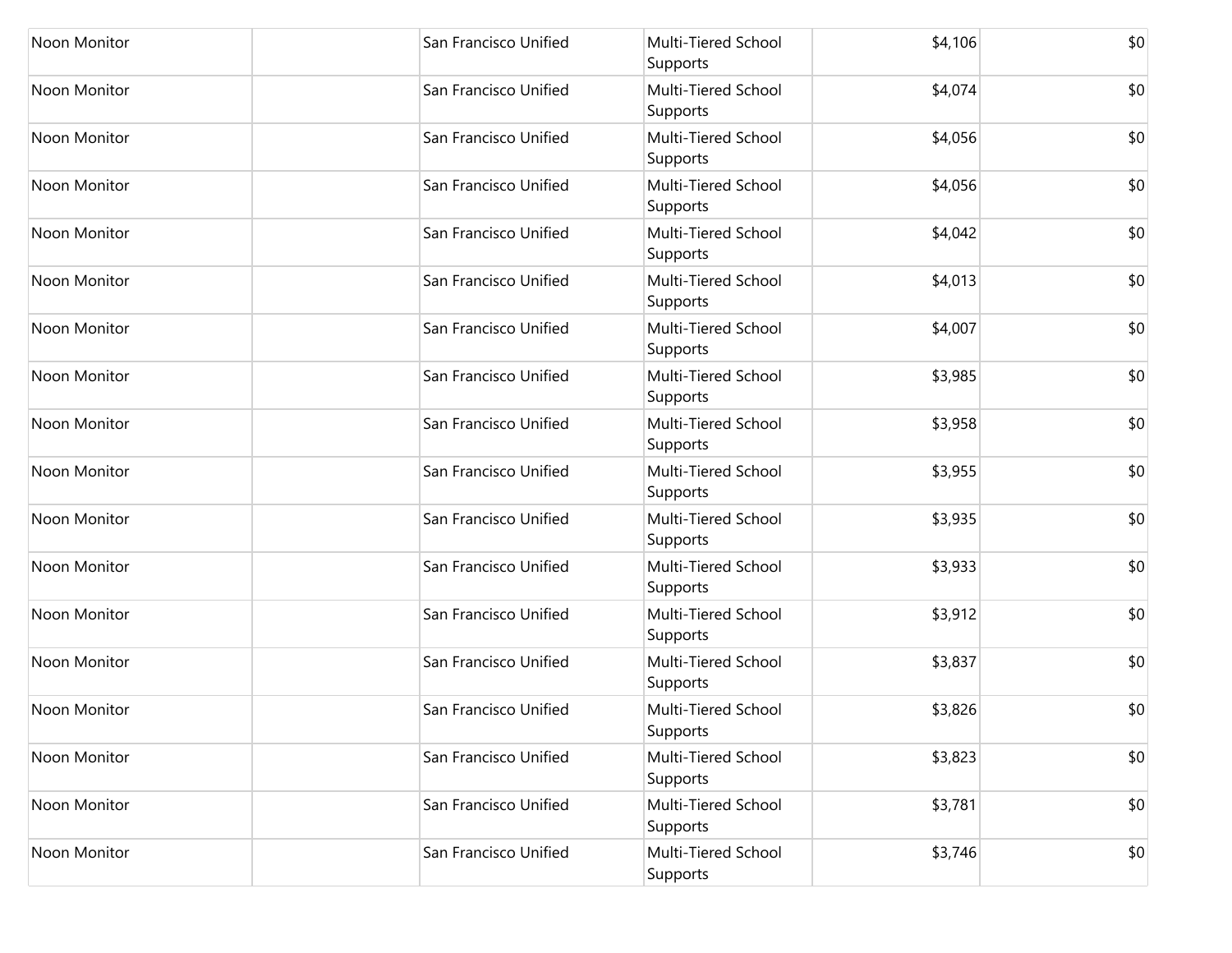| Noon Monitor        |              | San Francisco Unified | Multi-Tiered School<br>Supports | \$3,740 | \$0 |
|---------------------|--------------|-----------------------|---------------------------------|---------|-----|
| Noon Monitor        |              | San Francisco Unified | Multi-Tiered School<br>Supports | \$3,724 | \$0 |
| Noon Monitor        |              | San Francisco Unified | Multi-Tiered School<br>Supports | \$3,664 | \$0 |
| Noon Monitor        |              | San Francisco Unified | Multi-Tiered School<br>Supports | \$3,608 | \$0 |
| Noon Monitor        |              | San Francisco Unified | Multi-Tiered School<br>Supports | \$3,591 | \$0 |
| Noon Monitor        |              | San Francisco Unified | Multi-Tiered School<br>Supports | \$3,501 | \$0 |
| Noon Monitor        |              | San Francisco Unified | Multi-Tiered School<br>Supports | \$3,482 | \$0 |
| Noon Monitor        |              | San Francisco Unified | Multi-Tiered School<br>Supports | \$3,470 | \$0 |
| Noon Monitor        |              | San Francisco Unified | Multi-Tiered School<br>Supports | \$3,403 | \$0 |
| Noon Monitor        |              | San Francisco Unified | Multi-Tiered School<br>Supports | \$3,387 | \$0 |
| Noon Monitor        |              | San Francisco Unified | Multi-Tiered School<br>Supports | \$3,346 | \$0 |
| Noon Monitor        |              | San Francisco Unified | Multi-Tiered School<br>Supports | \$3,305 | \$0 |
| Noon Monitor        |              | San Francisco Unified | Multi-Tiered School<br>Supports | \$3,259 | \$0 |
| Noon Monitor        |              | San Francisco Unified | Multi-Tiered School<br>Supports | \$3,252 | \$0 |
| <b>Noon Monitor</b> | Noon Monitor | San Francisco Unified | Multi-Tiered School<br>Supports | \$3,244 | \$0 |
| Noon Monitor        |              | San Francisco Unified | Multi-Tiered School<br>Supports | \$3,184 | \$0 |
| Noon Monitor        |              | San Francisco Unified | Multi-Tiered School<br>Supports | \$3,090 | \$0 |
| Noon Monitor        |              | San Francisco Unified | Multi-Tiered School<br>Supports | \$3,090 | \$0 |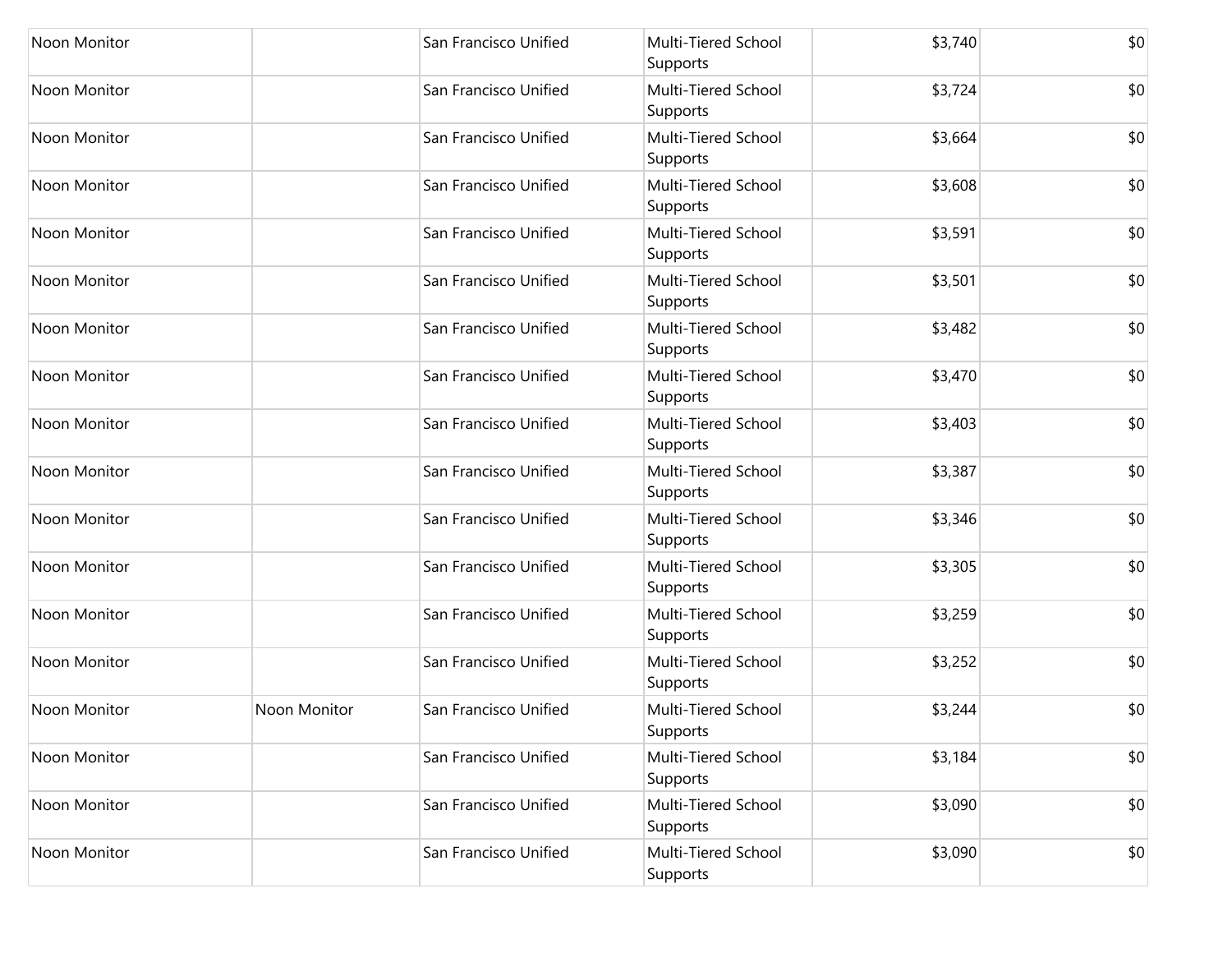| <b>Noon Monitor</b> |              | San Francisco Unified | Multi-Tiered School<br>Supports | \$3,083 | \$0 |
|---------------------|--------------|-----------------------|---------------------------------|---------|-----|
| Noon Monitor        |              | San Francisco Unified | Multi-Tiered School<br>Supports | \$3,080 | \$0 |
| Noon Monitor        |              | San Francisco Unified | Multi-Tiered School<br>Supports | \$3,048 | \$0 |
| Noon Monitor        | Noon Monitor | San Francisco Unified | Multi-Tiered School<br>Supports | \$3,013 | \$0 |
| Noon Monitor        |              | San Francisco Unified | Multi-Tiered School<br>Supports | \$3,007 | \$0 |
| Noon Monitor        | Noon Monitor | San Francisco Unified | Multi-Tiered School<br>Supports | \$2,997 | \$0 |
| Noon Monitor        |              | San Francisco Unified | Multi-Tiered School<br>Supports | \$2,950 | \$0 |
| Noon Monitor        |              | San Francisco Unified | Multi-Tiered School<br>Supports | \$2,944 | \$0 |
| <b>Noon Monitor</b> |              | San Francisco Unified | Multi-Tiered School<br>Supports | \$2,895 | \$0 |
| Noon Monitor        |              | San Francisco Unified | Multi-Tiered School<br>Supports | \$2,861 | \$0 |
| Noon Monitor        |              | San Francisco Unified | Multi-Tiered School<br>Supports | \$2,735 | \$0 |
| Noon Monitor        |              | San Francisco Unified | Multi-Tiered School<br>Supports | \$2,708 | \$0 |
| Noon Monitor        |              | San Francisco Unified | Multi-Tiered School<br>Supports | \$2,696 | \$0 |
| Noon Monitor        |              | San Francisco Unified | Multi-Tiered School<br>Supports | \$2,673 | \$0 |
| Noon Monitor        |              | San Francisco Unified | Multi-Tiered School<br>Supports | \$2,666 | \$0 |
| Noon Monitor        |              | San Francisco Unified | Multi-Tiered School<br>Supports | \$2,653 | \$0 |
| Noon Monitor        |              | San Francisco Unified | Multi-Tiered School<br>Supports | \$2,648 | \$0 |
| Noon Monitor        |              | San Francisco Unified | Multi-Tiered School<br>Supports | \$2,638 | \$0 |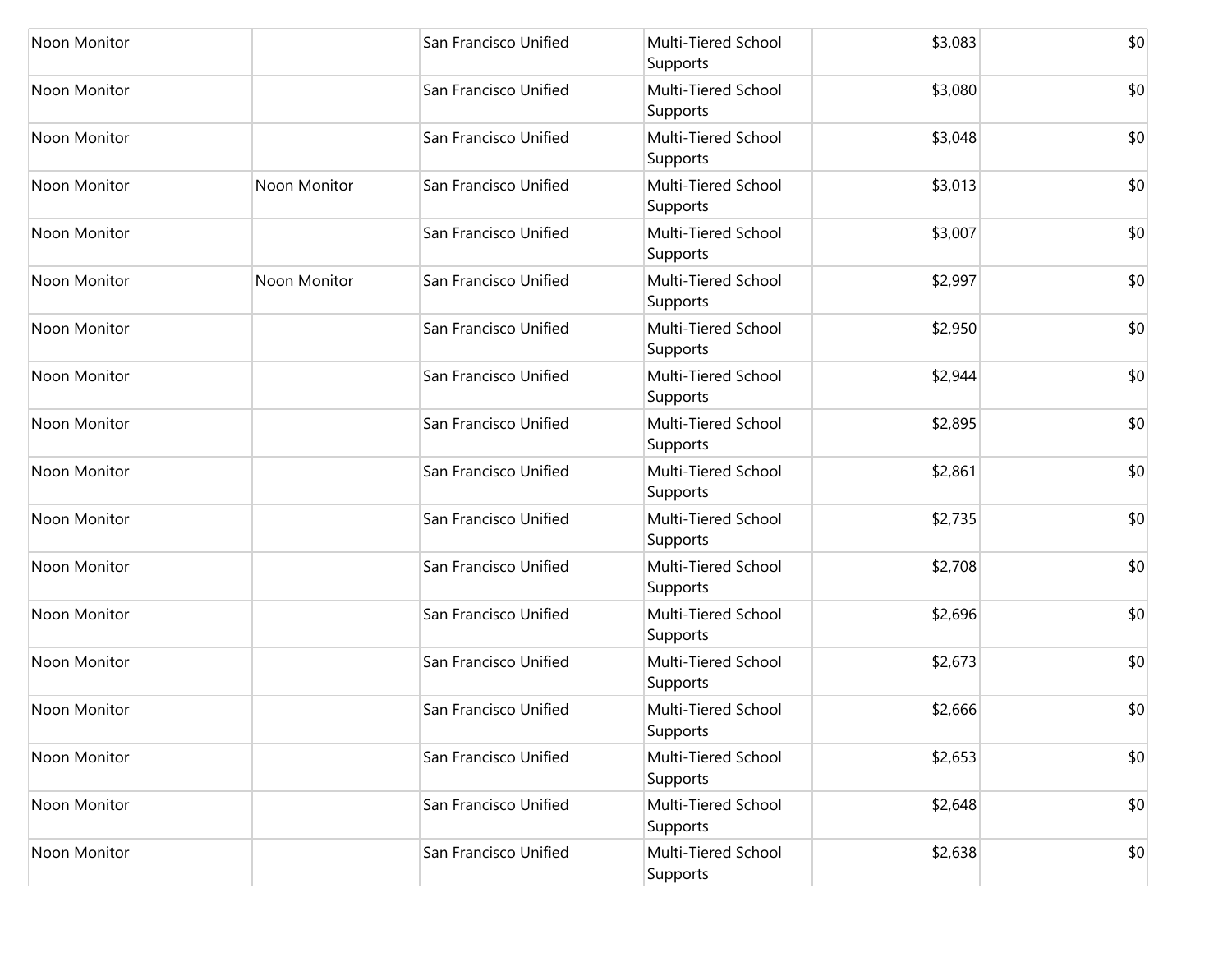| Noon Monitor        | San Francisco Unified | Multi-Tiered School<br>Supports | \$2,559 | \$0 |
|---------------------|-----------------------|---------------------------------|---------|-----|
| Noon Monitor        | San Francisco Unified | Multi-Tiered School<br>Supports | \$2,456 | \$0 |
| Noon Monitor        | San Francisco Unified | Multi-Tiered School<br>Supports | \$2,454 | \$0 |
| <b>Noon Monitor</b> | San Francisco Unified | Multi-Tiered School<br>Supports | \$2,449 | \$0 |
| <b>Noon Monitor</b> | San Francisco Unified | Multi-Tiered School<br>Supports | \$2,423 | \$0 |
| Noon Monitor        | San Francisco Unified | Multi-Tiered School<br>Supports | \$2,413 | \$0 |
| Noon Monitor        | San Francisco Unified | Multi-Tiered School<br>Supports | \$2,363 | \$0 |
| Noon Monitor        | San Francisco Unified | Multi-Tiered School<br>Supports | \$2,223 | \$0 |
| Noon Monitor        | San Francisco Unified | Multi-Tiered School<br>Supports | \$2,211 | \$0 |
| Noon Monitor        | San Francisco Unified | Multi-Tiered School<br>Supports | \$2,186 | \$0 |
| Noon Monitor        | San Francisco Unified | Multi-Tiered School<br>Supports | \$2,172 | \$0 |
| Noon Monitor        | San Francisco Unified | Multi-Tiered School<br>Supports | \$2,116 | \$0 |
| Noon Monitor        | San Francisco Unified | Multi-Tiered School<br>Supports | \$2,105 | \$0 |
| Noon Monitor        | San Francisco Unified | Multi-Tiered School<br>Supports | \$2,062 | \$0 |
| <b>Noon Monitor</b> | San Francisco Unified | Multi-Tiered School<br>Supports | \$2,058 | \$0 |
| Noon Monitor        | San Francisco Unified | Multi-Tiered School<br>Supports | \$2,058 | \$0 |
| Noon Monitor        | San Francisco Unified | Multi-Tiered School<br>Supports | \$2,058 | \$0 |
| Noon Monitor        | San Francisco Unified | Multi-Tiered School<br>Supports | \$2,015 | \$0 |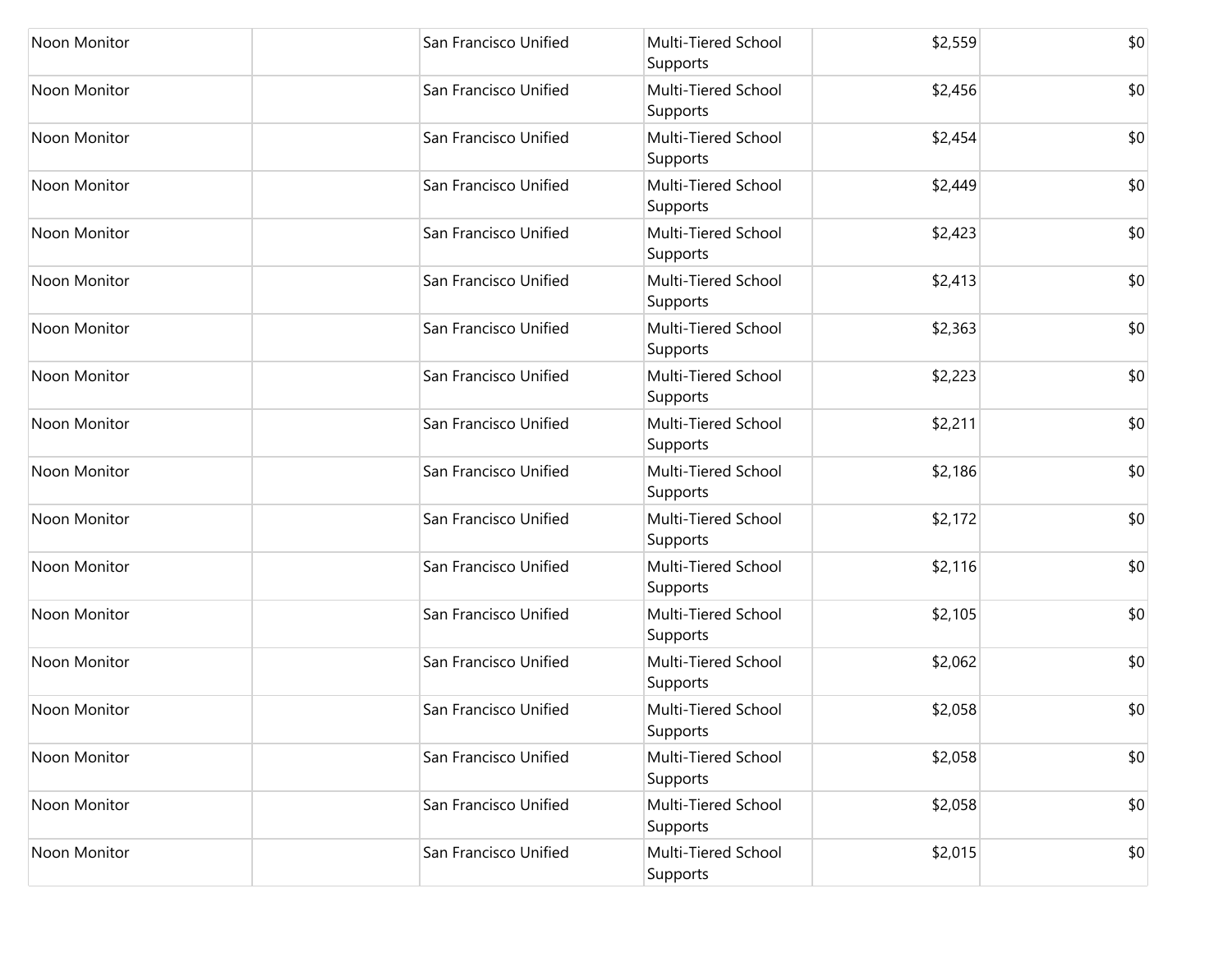| Noon Monitor | San Francisco Unified | Multi-Tiered School<br>Supports | \$1,998 | \$0 |
|--------------|-----------------------|---------------------------------|---------|-----|
| Noon Monitor | San Francisco Unified | Multi-Tiered School<br>Supports | \$1,997 | \$0 |
| Noon Monitor | San Francisco Unified | Multi-Tiered School<br>Supports | \$1,976 | \$0 |
| Noon Monitor | San Francisco Unified | Multi-Tiered School<br>Supports | \$1,976 | \$0 |
| Noon Monitor | San Francisco Unified | Multi-Tiered School<br>Supports | \$1,947 | \$0 |
| Noon Monitor | San Francisco Unified | Multi-Tiered School<br>Supports | \$1,936 | \$0 |
| Noon Monitor | San Francisco Unified | Multi-Tiered School<br>Supports | \$1,936 | \$0 |
| Noon Monitor | San Francisco Unified | Multi-Tiered School<br>Supports | \$1,933 | \$0 |
| Noon Monitor | San Francisco Unified | Multi-Tiered School<br>Supports | \$1,890 | \$0 |
| Noon Monitor | San Francisco Unified | Multi-Tiered School<br>Supports | \$1,887 | \$0 |
| Noon Monitor | San Francisco Unified | Multi-Tiered School<br>Supports | \$1,842 | \$0 |
| Noon Monitor | San Francisco Unified | Multi-Tiered School<br>Supports | \$1,826 | \$0 |
| Noon Monitor | San Francisco Unified | Multi-Tiered School<br>Supports | \$1,815 | \$0 |
| Noon Monitor | San Francisco Unified | Multi-Tiered School<br>Supports | \$1,804 | \$0 |
| Noon Monitor | San Francisco Unified | Multi-Tiered School<br>Supports | \$1,803 | \$0 |
| Noon Monitor | San Francisco Unified | Multi-Tiered School<br>Supports | \$1,801 | \$0 |
| Noon Monitor | San Francisco Unified | Multi-Tiered School<br>Supports | \$1,789 | \$0 |
| Noon Monitor | San Francisco Unified | Multi-Tiered School<br>Supports | \$1,776 | \$0 |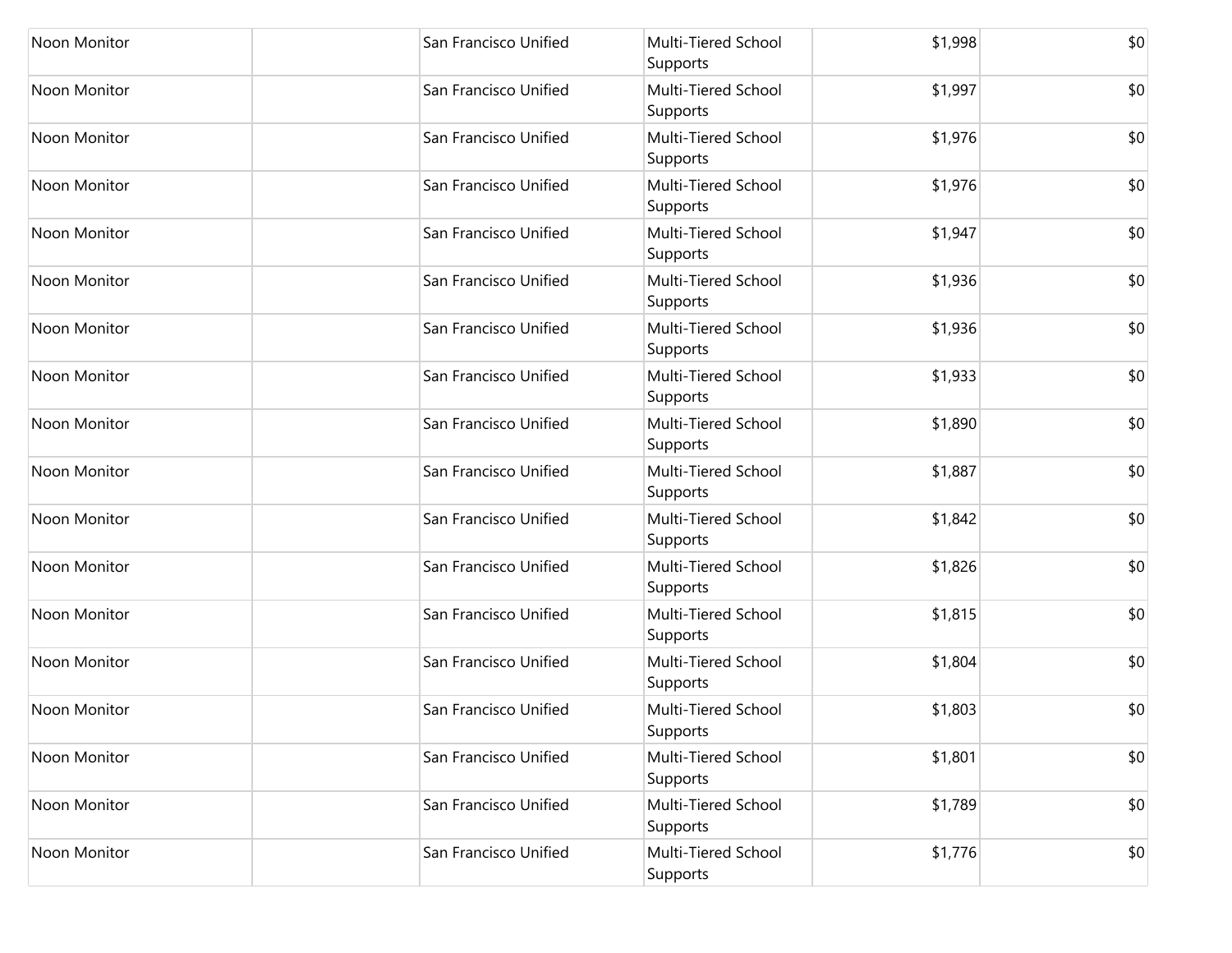| Noon Monitor        | San Francisco Unified | Multi-Tiered School<br>Supports | \$1,767 | \$0 |
|---------------------|-----------------------|---------------------------------|---------|-----|
| Noon Monitor        | San Francisco Unified | Multi-Tiered School<br>Supports | \$1,729 | \$0 |
| Noon Monitor        | San Francisco Unified | Multi-Tiered School<br>Supports | \$1,684 | \$0 |
| Noon Monitor        | San Francisco Unified | Multi-Tiered School<br>Supports | \$1,595 | \$0 |
| Noon Monitor        | San Francisco Unified | Multi-Tiered School<br>Supports | \$1,544 | \$0 |
| Noon Monitor        | San Francisco Unified | Multi-Tiered School<br>Supports | \$1,470 | \$0 |
| Noon Monitor        | San Francisco Unified | Multi-Tiered School<br>Supports | \$1,458 | \$0 |
| Noon Monitor        | San Francisco Unified | Multi-Tiered School<br>Supports | \$1,375 | \$0 |
| Noon Monitor        | San Francisco Unified | Multi-Tiered School<br>Supports | \$1,311 | \$0 |
| Noon Monitor        | San Francisco Unified | Multi-Tiered School<br>Supports | \$1,292 | \$0 |
| Noon Monitor        | San Francisco Unified | Multi-Tiered School<br>Supports | \$1,278 | \$0 |
| Noon Monitor        | San Francisco Unified | Multi-Tiered School<br>Supports | \$1,257 | \$0 |
| Noon Monitor        | San Francisco Unified | Multi-Tiered School<br>Supports | \$1,201 | \$0 |
| <b>Noon Monitor</b> | San Francisco Unified | Multi-Tiered School<br>Supports | \$1,142 | \$0 |
| Noon Monitor        | San Francisco Unified | Multi-Tiered School<br>Supports | \$1,138 | \$0 |
| Noon Monitor        | San Francisco Unified | Multi-Tiered School<br>Supports | \$1,127 | \$0 |
| Noon Monitor        | San Francisco Unified | Multi-Tiered School<br>Supports | \$1,054 | \$0 |
| Noon Monitor        | San Francisco Unified | Multi-Tiered School<br>Supports | \$1,030 | \$0 |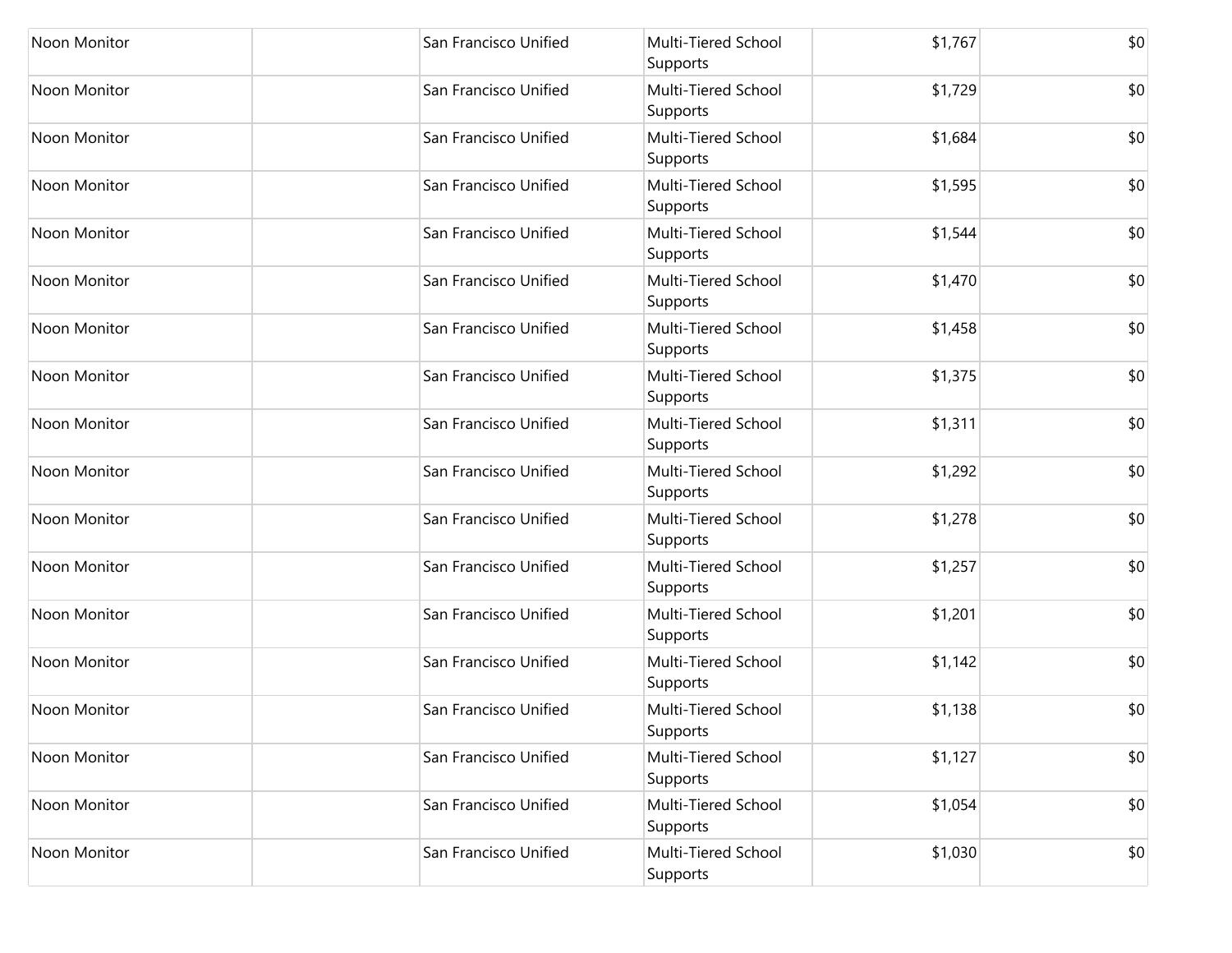| Noon Monitor        | San Francisco Unified | Multi-Tiered School<br>Supports | \$1,029 | \$0 |
|---------------------|-----------------------|---------------------------------|---------|-----|
| Noon Monitor        | San Francisco Unified | Multi-Tiered School<br>Supports | \$1,029 | \$0 |
| Noon Monitor        | San Francisco Unified | Multi-Tiered School<br>Supports | \$1,001 | \$0 |
| <b>Noon Monitor</b> | San Francisco Unified | Multi-Tiered School<br>Supports | \$994   | \$0 |
| Noon Monitor        | San Francisco Unified | Multi-Tiered School<br>Supports | \$986   | \$0 |
| Noon Monitor        | San Francisco Unified | Multi-Tiered School<br>Supports | \$983   | \$0 |
| Noon Monitor        | San Francisco Unified | Multi-Tiered School<br>Supports | \$980   | \$0 |
| <b>Noon Monitor</b> | San Francisco Unified | Multi-Tiered School<br>Supports | \$894   | \$0 |
| Noon Monitor        | San Francisco Unified | Multi-Tiered School<br>Supports | \$894   | \$0 |
| Noon Monitor        | San Francisco Unified | Multi-Tiered School<br>Supports | \$833   | \$0 |
| Noon Monitor        | San Francisco Unified | Multi-Tiered School<br>Supports | \$827   | \$0 |
| Noon Monitor        | San Francisco Unified | Multi-Tiered School<br>Supports | \$818   | \$0 |
| Noon Monitor        | San Francisco Unified | Multi-Tiered School<br>Supports | \$809   | \$0 |
| Noon Monitor        | San Francisco Unified | Multi-Tiered School<br>Supports | \$796   | \$0 |
| <b>Noon Monitor</b> | San Francisco Unified | Multi-Tiered School<br>Supports | \$772   | \$0 |
| Noon Monitor        | San Francisco Unified | Multi-Tiered School<br>Supports | \$760   | \$0 |
| Noon Monitor        | San Francisco Unified | Multi-Tiered School<br>Supports | \$760   | \$0 |
| Noon Monitor        | San Francisco Unified | Multi-Tiered School<br>Supports | \$711   | \$0 |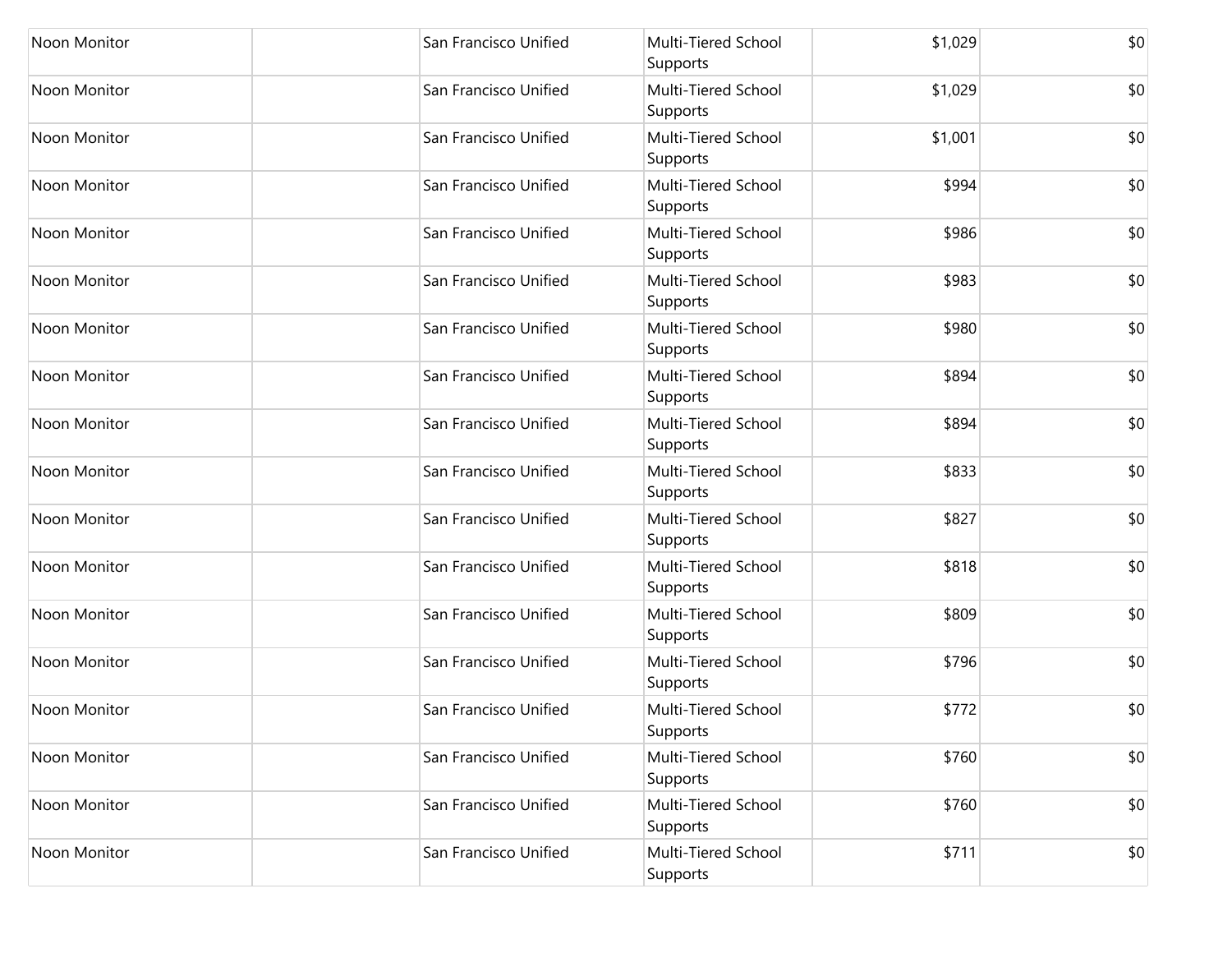| Noon Monitor        | San Francisco Unified | Multi-Tiered School<br>Supports | \$686 | \$0 |
|---------------------|-----------------------|---------------------------------|-------|-----|
| Noon Monitor        | San Francisco Unified | Multi-Tiered School<br>Supports | \$662 | \$0 |
| Noon Monitor        | San Francisco Unified | Multi-Tiered School<br>Supports | \$637 | \$0 |
| <b>Noon Monitor</b> | San Francisco Unified | Multi-Tiered School<br>Supports | \$637 | \$0 |
| Noon Monitor        | San Francisco Unified | Multi-Tiered School<br>Supports | \$625 | \$0 |
| Noon Monitor        | San Francisco Unified | Multi-Tiered School<br>Supports | \$623 | \$0 |
| Noon Monitor        | San Francisco Unified | Multi-Tiered School<br>Supports | \$613 | \$0 |
| Noon Monitor        | San Francisco Unified | Multi-Tiered School<br>Supports | \$613 | \$0 |
| Noon Monitor        | San Francisco Unified | Multi-Tiered School<br>Supports | \$591 | \$0 |
| <b>Noon Monitor</b> | San Francisco Unified | Multi-Tiered School<br>Supports | \$588 | \$0 |
| Noon Monitor        | San Francisco Unified | Multi-Tiered School<br>Supports | \$548 | \$0 |
| Noon Monitor        | San Francisco Unified | Multi-Tiered School<br>Supports | \$515 | \$0 |
| Noon Monitor        | San Francisco Unified | Multi-Tiered School<br>Supports | \$490 | \$0 |
| Noon Monitor        | San Francisco Unified | Multi-Tiered School<br>Supports | \$478 | \$0 |
| Noon Monitor        | San Francisco Unified | Multi-Tiered School<br>Supports | \$430 | \$0 |
| Noon Monitor        | San Francisco Unified | Multi-Tiered School<br>Supports | \$417 | \$0 |
| Noon Monitor        | San Francisco Unified | Multi-Tiered School<br>Supports | \$380 | \$0 |
| Noon Monitor        | San Francisco Unified | Multi-Tiered School<br>Supports | \$374 | \$0 |